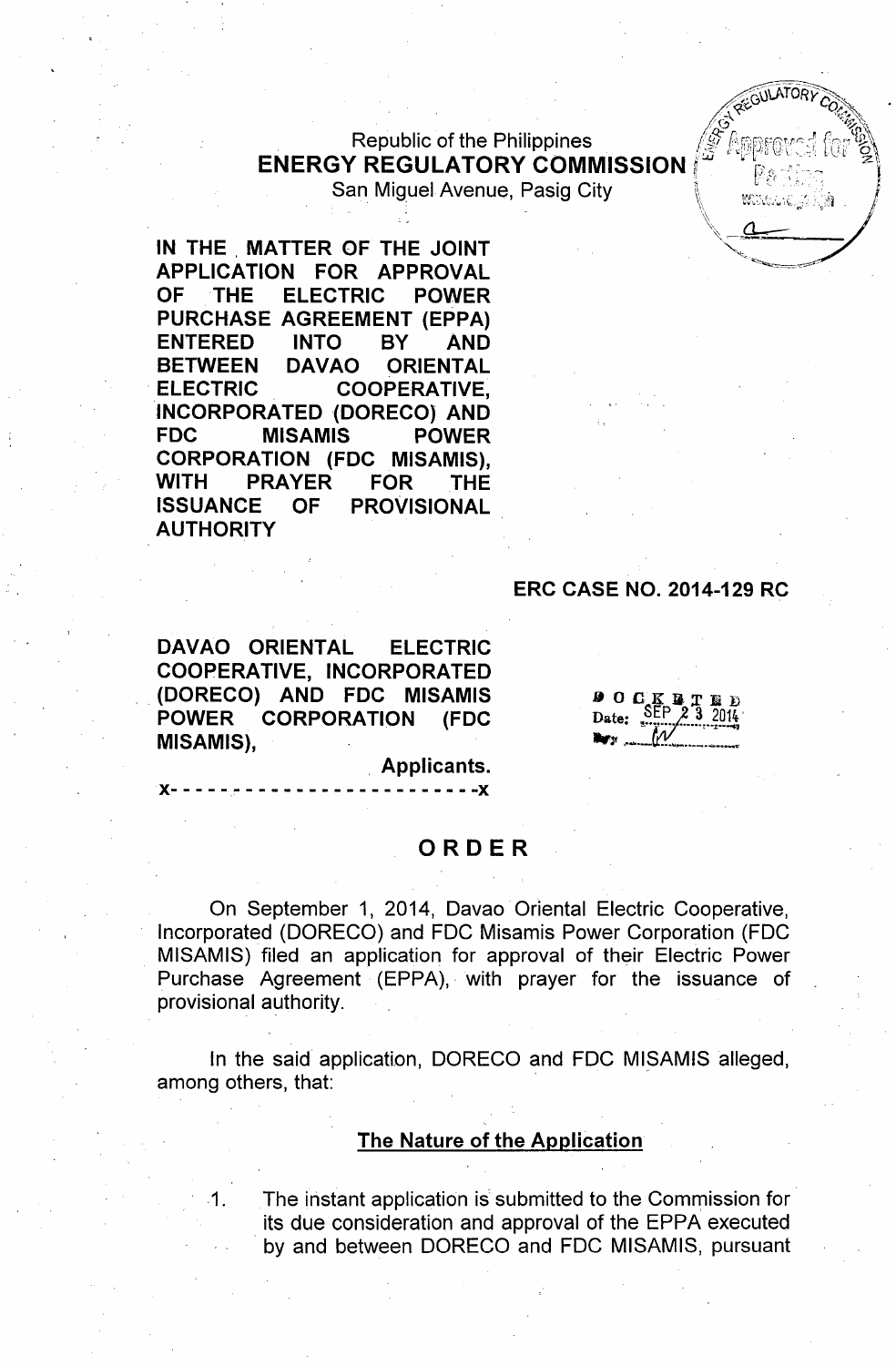to Rule 20(B) of the Commission's Rules of Practice and Procedure (ERC Rules)<sup>1</sup> and other pertinent rules and regulations;

## The Applicants

- 2. DORECO was created pursuant to the provisions of Republic Act No. 6038 [the National Electrification Administration (NEA) Act], as amended by Presidential Decree No. 269. Pursuant to this decree, it was incorporated and registered with the NEA on December 30, 1977, with principal office at Madang National Highway, Mati City, Davao Oriental. It serves the power requirements of the City of Mati and the Municipalities of San Isidro, Manay, Cateel, Lupon, Gov. Generoso, Caraga, Boston, Banaybanay, Tarragona and Baganga, all in the Province of Davao Oriental;
- 3. FDC MISAMIS is a corporation duly organized and existing under the Philippine Laws, with principal office address at 23rd Floor, PBCom Tower, 6795 Ayala Avenue corner V.A. Rufino St., Makati City. It was formerly known and registered under the names Green Renewable Power Holdings, Incorporated and Strong Field Energy Corporation. It is a wholly-owned subsidiary of FDC Utilities, Incorporated;

# Compliance with Pre-filing Requirements

- 4. In compliance with Rule 6 of the ERC Rules and in support of the instant application for approval of the EPPA, copies of the instant application (including Annexes) were furnished to the respective legislative bodies of the City of Mati, and the Province of Davao Oriental, where DORECO principally operates;
- 5. Likewise, a copy of the instant application (including Annexes) was furnished to the Legislative Body of the City of Makati where FDC MISAMIS principally operates;

<sup>&</sup>lt;sup>1</sup> ERC Resolution No. 38, Series of 2006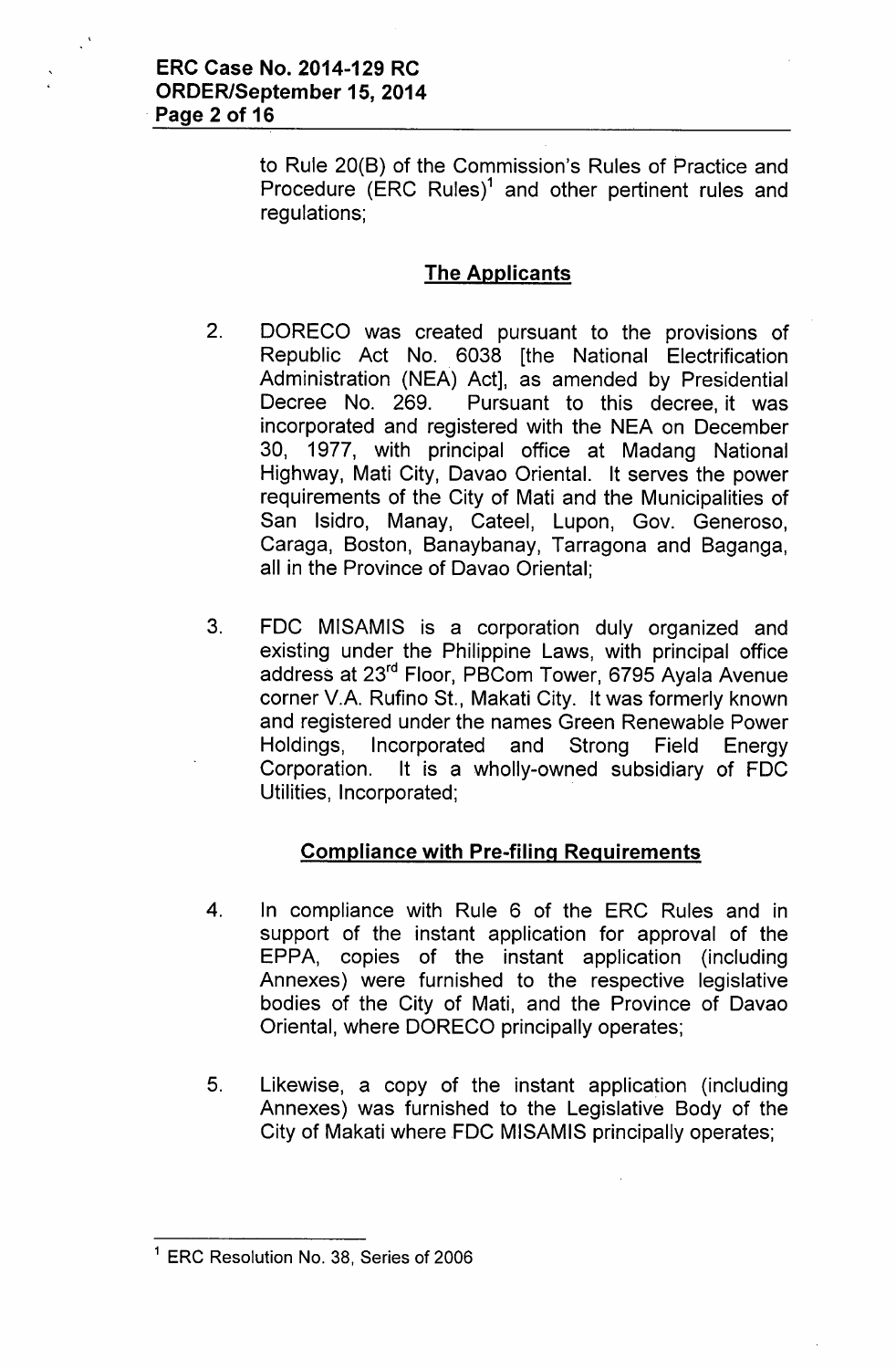6. The entire application, excluding the Annexes, was published in a newspaper of local circulation within the franchise area of DORECO and in a newspaper of general circulation in the Philippines;

### **DORECO Power Situation**

- 7. Since 2010, the Mindanao Grid has been experiencing a significant shortfall in power supply causing widespread power interruption. The existing capacity in the Island is composed of more than fifty percent (50%) hydroelectric power plant which is dependent on the availability of water and affected by weather conditions. Based on the  $2012-2030$  Supply  $-$  Demand Outlook issued by the Department of Energy (DOE), a total of 1,600 MW additional capacities are needed during the planning period to meet the electricity demand and the required reserve margin of the grid;
- 8. DORECO is requiring an annual energy of 97,216,595 kWh and an annual demand of 18,114 kW for 2014. Its power supply is currently sourced from the Power Sector Assets and Liabilities Management Corporation (PSALM) and Therma Marine, Incorporated (TMI). For 2014, it has existing power supply agreements for 3,289,409 kWh contract energy with equivalent demand of 5,403 kW with PSALM/National Power Corporation (NPC) which will expire in December 2016. With the privatization of the PSALM/NPC generation plants coupled with the insufficiency of supply in Mindanao, it has become increasingly difficult for PSALM to sustain the demands of its Mindanao customers. As it is, PSALM can no longer supply the electric power requirements of its existing customers including DORECO. PSALM confirmed that it has insufficient capacity to supply the additional power requirements of Mindanao distribution utilities beyond the contracted energy and equivalent demand in its existing Contracts for the Supply of Electric Energy (CSEE);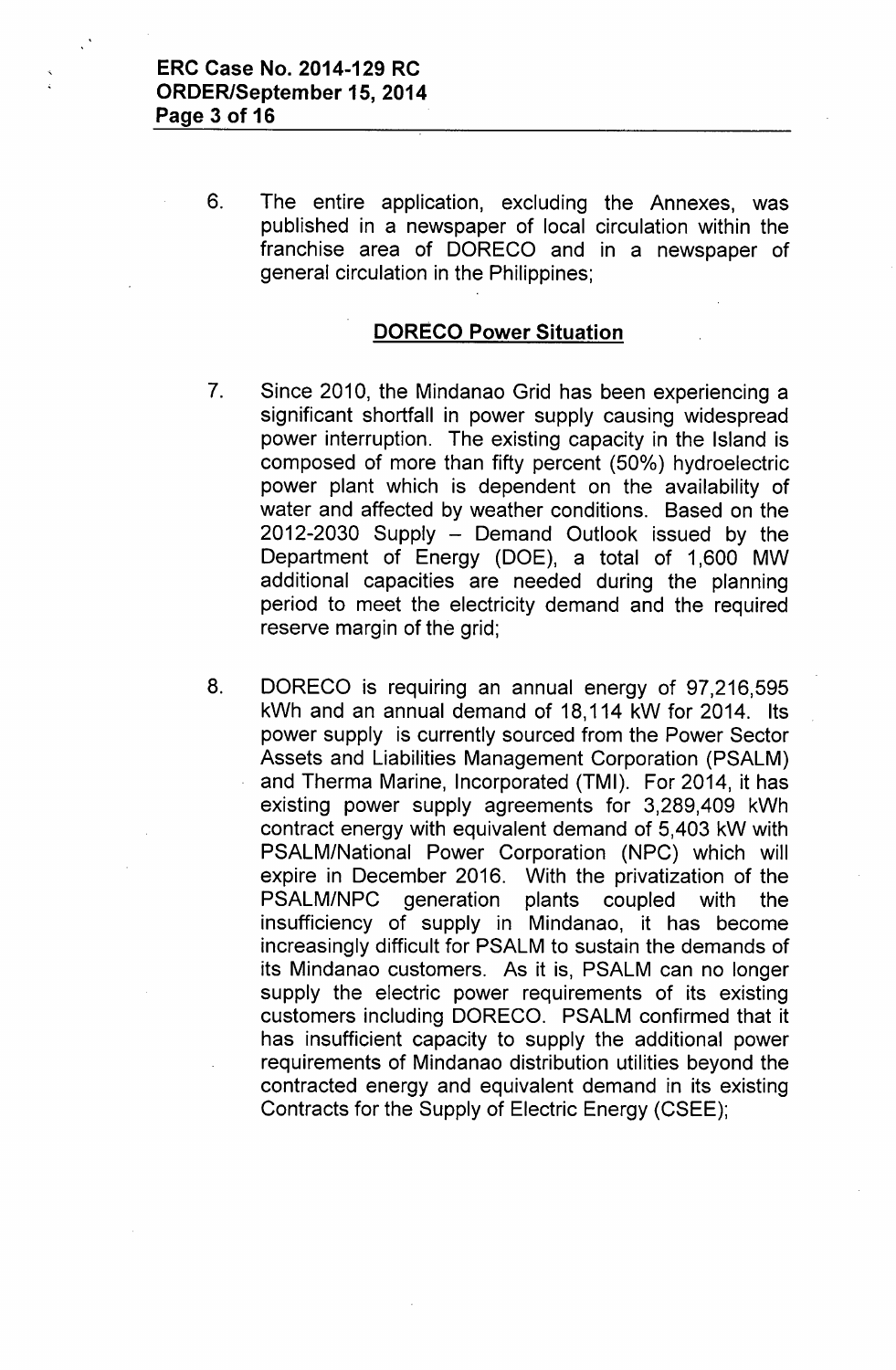- 9. Based on DORECO's actual and forecasted load data, its contract energy and demand requirements for the years 2014 to 2028 are increasing. In order for DORECO to meet its obligations to its member-consumers (Sec. 1, DOE Department Circular No. 2003-12-011 $^2$ , and in making sure that its requirements are fully covered by supply contracts (Sec. 4.3, DOE Department Circular No. 2010-03-0003)3, DORECO should secure a power supply agreement of about 6,000 kW;
- 10. Based on its Ten (10)-Year Demand and Energy Forecast, the demand requirement of DORECO is expected to grow every year, from 18 MW in 2014 to 27 MW in 2028;
- 11. Given its demand growth and in order to obtain a secure and adequate supply of electricity for its memberconsumers during this time, DORECO sought out other generation companies and sources of electricity in the Mindanao Grid and solicited offers and/or expressions of interest from these power suppliers to supply its growing power requirements;
- 12. Among the offers that DORECO considered was one from FDC MISAMIS which made an offer to DORECO to supply its power requirements. FDC MISAMIS is committed to construct a 405 MW Coal-Fired Power Plant in the PHIVIDEC Industrial Estate in Misamis Oriental. The power plant is scheduled to be. commissioned in 2016;
- 13. DORECO thoroughly evaluated all the offers/expressions of interest submitted to it and determined the offer of FDC MISAMIS to be the one most advantageous to its member-consumers;

<sup>&</sup>lt;sup>2</sup> All distribution utilities must henceforth take cognizance and assume full responsibility to forecast, assure and contract for the supply of electric power in their respective areas to meet their obligations as distribution utility (Sec. 1, DOE Department Circular No. 2003-12-011)

 $3$  Ensure that the power requirements within their franchise areas are adequately covered by supply contracts or spot purchases from the WESM at all times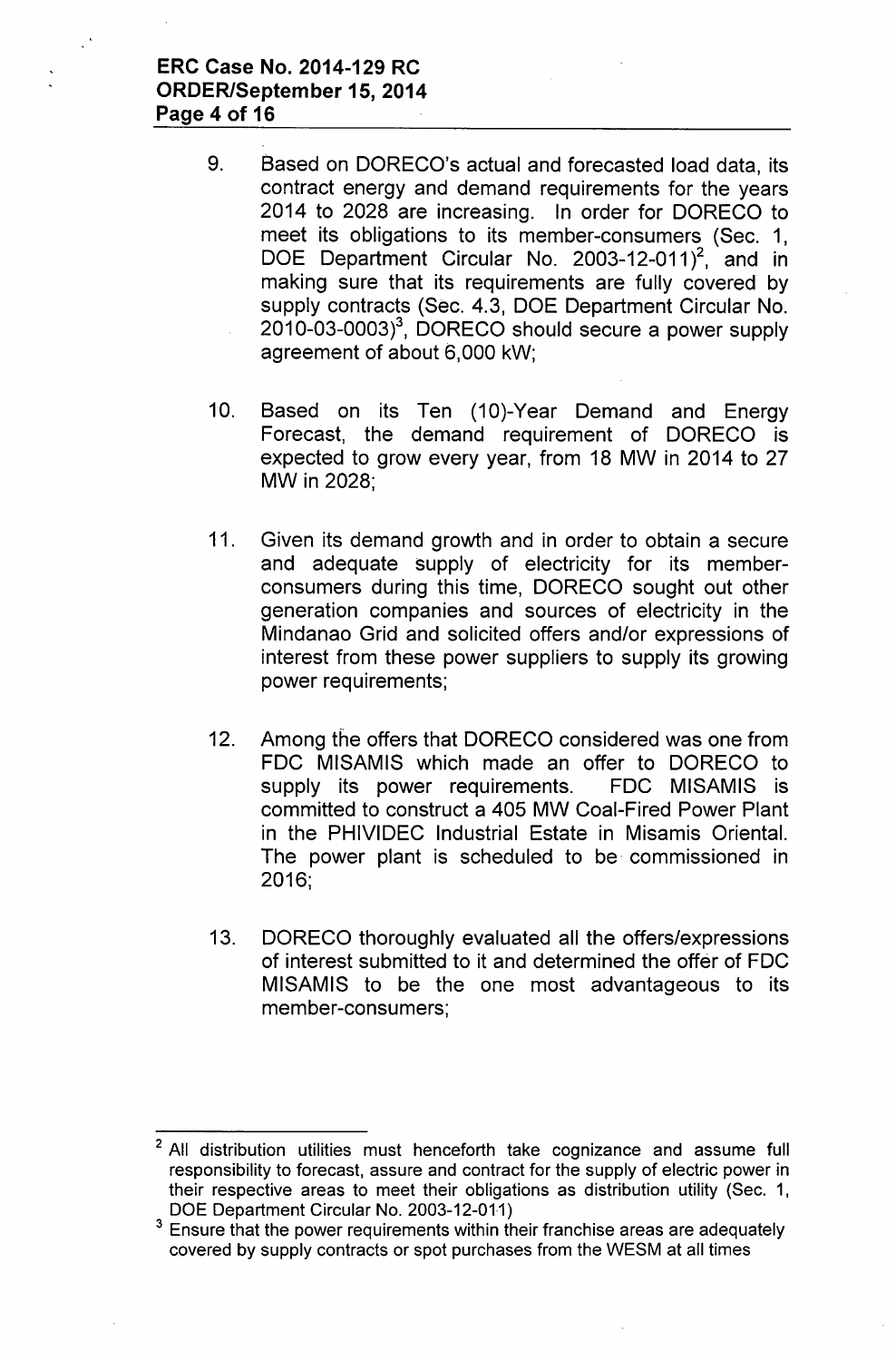14. OORECO has forecasted and simulated the effect of the inclusion of the power supplied by FOC MISAMIS on its generation costs upon the commercial operation of the power plant, taking into consideration the reduced supply from PSALM and the expected commercial operation of FOC MISAMIS, to wit:

| <b>Without FDC</b><br><b>MISAMIS</b> | <b>Weighted</b><br><b>Average Rate</b><br>(PhP/kWh) | <b>With FDC</b><br><b>MISAMIS</b> | Weighted<br><b>Average Rate</b><br>(PhP/kWh) | Rate<br><b>Reduction</b> |
|--------------------------------------|-----------------------------------------------------|-----------------------------------|----------------------------------------------|--------------------------|
| NPC/PSALM                            | 5.1251                                              | <b>NPC/PSALM</b>                  | 4.7200                                       | (0.4051)                 |
| <b>TSI</b>                           |                                                     | TSI                               |                                              |                          |
| <b>TMI</b>                           |                                                     | TMI                               |                                              |                          |
| <b>GENSET</b><br>(Embedded)          |                                                     | <b>FDC MISAMIS</b>                |                                              |                          |

## The EPPA

15. After extensive negotiations with FOC MISAMIS, OORECO signed on May 20, 2013, an EPPA with FOC MISAMIS for a contracted demand of 6 MW for fifteen (15) years;

## *Executive Summary*

16. The EPPA governs the relationship between Supplier and Customer for the sale of electric power. The electric power supply will be drawn from the 3 x 135 MW CFB Coal-fired power plant to be constructed, owned and operated by FOC MISAMIS. During plant outage, replacement power will be sourced from other facilities of the FOC MISAMIS, or of any third party, including the Wholesale Electricity Spot Market (WESM) or its equivalent. The commencement of the obligation of FOC MISAMIS to deliver of electric power to its customers is subject to the satisfaction of conditions precedent, including the declaration of the commercial operation of the power plant. Generation Charges for pre-commercial operation and during commercial operation are computed separately. The EPPA is subject to customer's security deposit, assignment, termination and buy-out;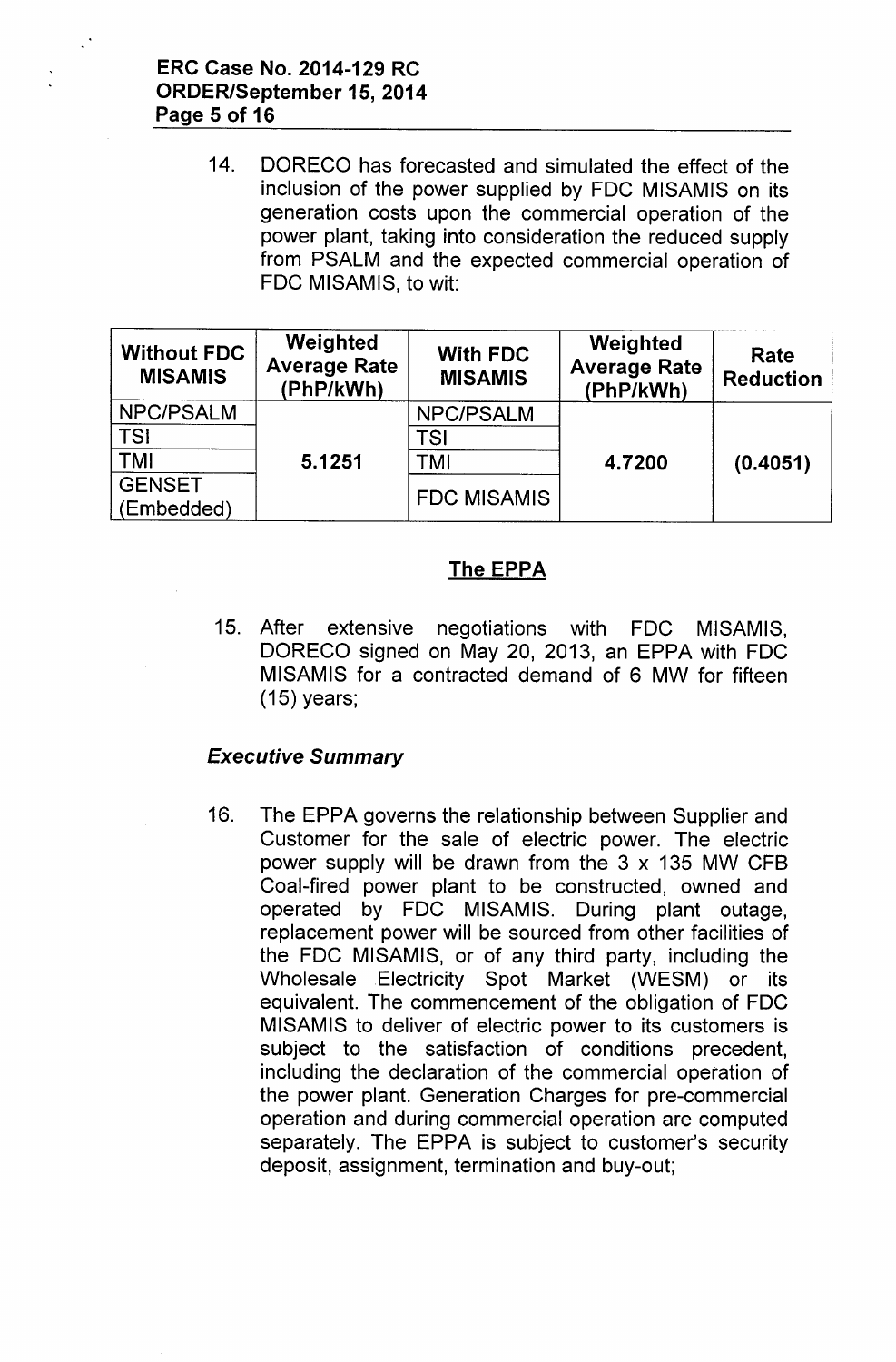### *Salient Features*

- 17. The EPPA contains the following salient terms and conditions:
	- a. Commercial Operation Date. The target Commercial Operation Date is thirty-six (36) calendar months after all the requirements (Conditions Precedent to Commercial Operation Date) has been met;
	- b. Term. The Term of the EPPA shall be fifteen (15) years from the Commercial Operation Date, unless extended: (a) by the grant of grace period; (b) due to Force Majeure; or (c) by mutual written agreement by the Parties;
	- c. Service Specification. They agreed to the following service specifications:

| <b>Contracted Demand</b>    | 6,000 kW                                               |  |  |
|-----------------------------|--------------------------------------------------------|--|--|
| <b>Contracted Energy</b>    | 52,560,000 kWh                                         |  |  |
| <b>Customer Load Factor</b> | 100%                                                   |  |  |
|                             | Customer's Minimum Demand   At least 40% of customer's |  |  |
|                             | <b>Contracted Demand</b>                               |  |  |
| Delivery Point              | Plant Gate FDC MISAMIS's                               |  |  |
|                             | <b>Power Plant</b>                                     |  |  |
| Voltage at the Plant Gate   | 138 kV                                                 |  |  |

- d. Increase in Contracted Energy. Monthly Nominated Energy or Contracted Demand. Customer may request an increase to the Contracted Energy, monthly nominated energy or Contracted Demand of a particular Billing Period by delivery of written notice at least sixty (60) days before the date on which such adjustment is proposed to take effect, setting out the reasons therefor;
- e. Premium Charge for Excess Consumption. For consumption higher than the Contracted Energy and/or monthly nominated energy, Customer shall pay the Generation Charge applicable plus a Premium Charge of ten percent (10%);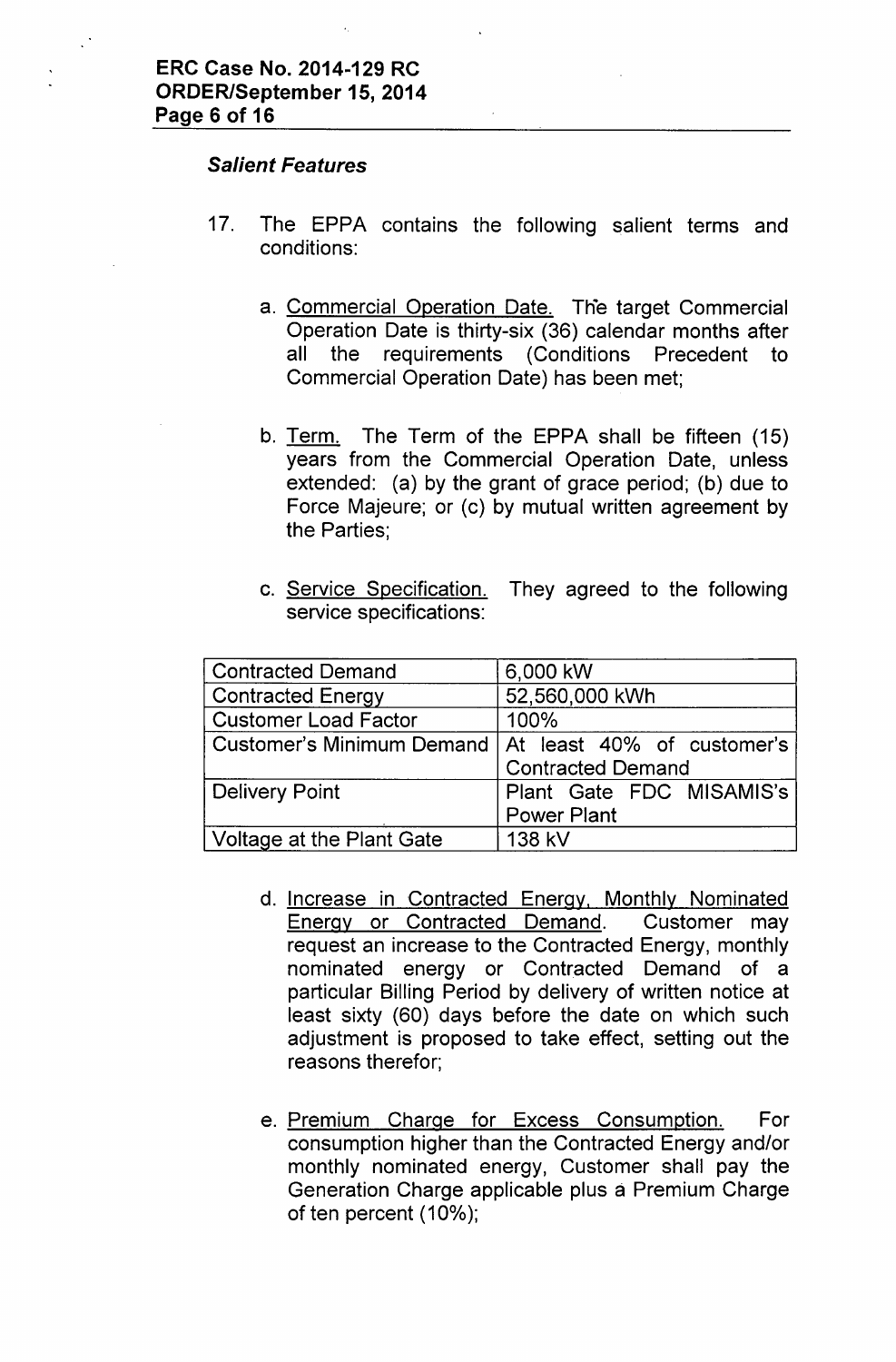ERC Case No. 2014-129 RC ORDER/September 15,2014 Page 7 of 16

- f. Replacement Power In Excess of Outage Allowance. The Supplier shall exert best efforts to procure Replacement Power beyond the Outage Allowance. Notwithstanding any provision in this Agreement to the contrary, the Supplier has the right to source Replacement Power for the Customer from other current or future facilities of the Supplier or of any third party, including the WESM or its equivalent, at the sole election of the Supplier;
- g. Generation Charge. DORECO shall pay the generation charge consisting of variable and fixed charges, subject to adjustments. The generation charges for pre-commercial operation and during commercial operation are computed based on the Base Energy Rate (BER) computation as follows:

 $BER = (FC_{base} + VC_{base})/Energy$ 

\

$$
FC_{base} = (CRF^{kW}_{base} + PHP O&W^{kW}_{base} + US O&W^{kW}_{base}) * CD
$$

Where:

 $CRF^{\text{kW}}_{\text{base}}$  $=$  PhP1,924.48/kW

 $PHP$  O&M<sup>kW</sup><sub>base</sub>  $=$  PhP474.75/kW

 $US O&M^{kW}_{\text{base}}$ = PhP30.64/kW

### $VC<sub>base</sub> = [DCP<sub>base</sub>]<sup>*</sup>[Forex<sub>base</sub>]<sup>*</sup>[MCR]<sup>*</sup>[Energy]/Conversion Factor$

Where:

| $DCP_{base}$   | $=$ US\$72/MT      |
|----------------|--------------------|
| $Force_{base}$ | $=$ PHP 41.12/US\$ |
| <b>MCR</b>     | $= 0.70$ kg/kWh    |

Conversion Factor =  $1,000$  kg/MT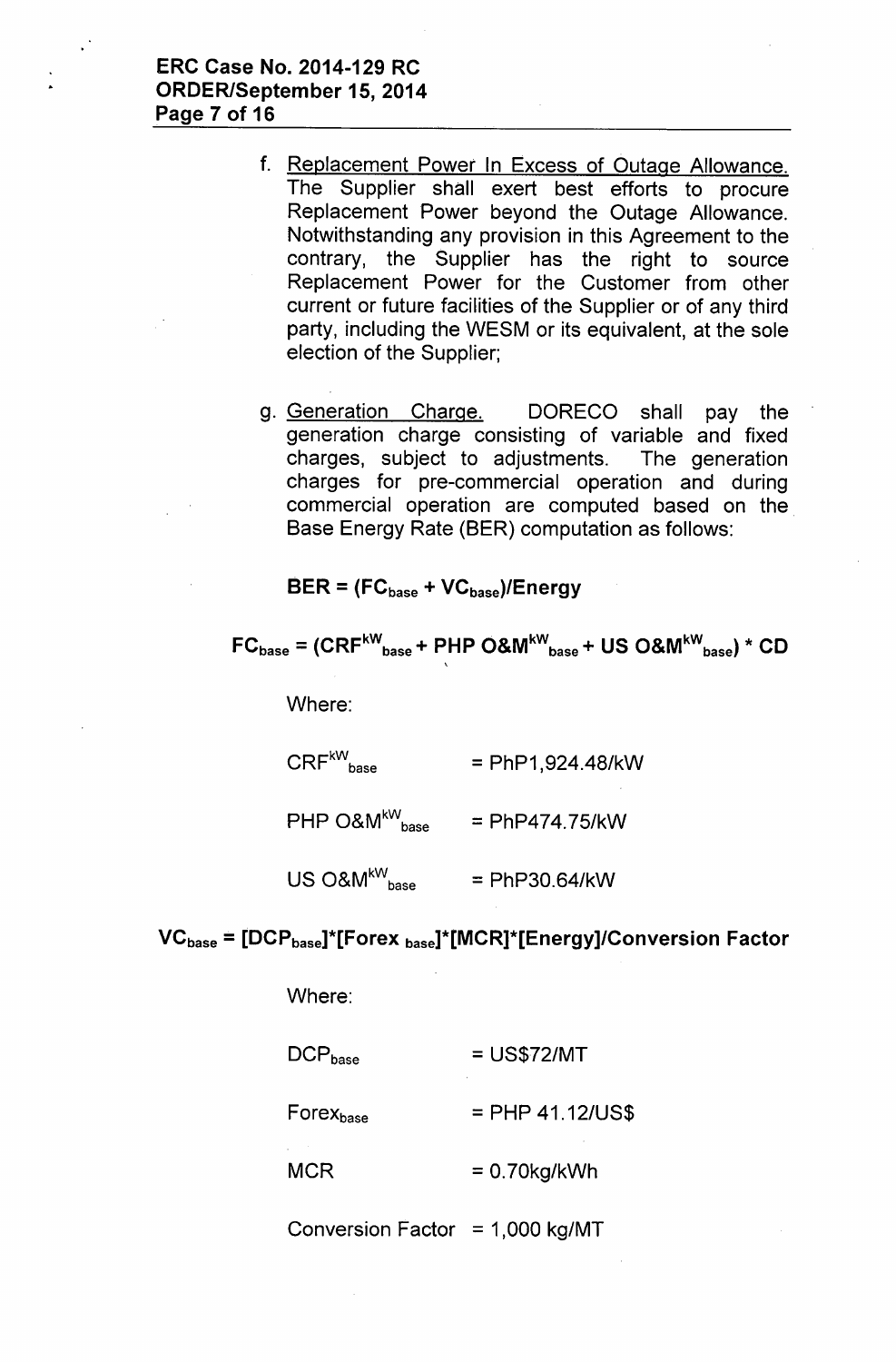- h. Customer Failure to Off-take Power. If the Customer off-takes power less than the' Contracted Energy and/or Contracted Demand, the Customer shall still pay the full Generation Charge for the Contracted Energy and/or Contracted Demand, and all applicable fees, charges and costs;
- i. Transmission Fees, Ancillary Services Charges, Line Rental Charges, and WESM Costs. The Customer shall pay for Transmission Fees, Ancillary Services Charges, Line Rental Charges, and WESM Costs. All other transmission charges and market related fees/charges that are not part of the generation charge shall be for the account of Customer;
- j. Security Deposit. The Security Deposit shall be in an amount equivalent to one hundred percent (100%) of the projected highest monthly Power Bill for the first Contract Year of the Agreement;
- k. Assignment. In all cases of valid assignment, the assignee shall assume all the rights and obligations of the assignor under this Agreement; and
- I. Adjustments Due to Force Majeure. The Supplier shall have seventy-two (72) hours to restore interrupted supply counted from the time a Force Majeure Event prevented it from supplying electric power to the Customer. The Customer shall not be entitled to interruption adjustment during such period. On the other hand, the Customer shall have seventy-two (72) hours to resume taking electric power counted from the time a Force Majeure Event prevented it from fully taking its Contracted Energy;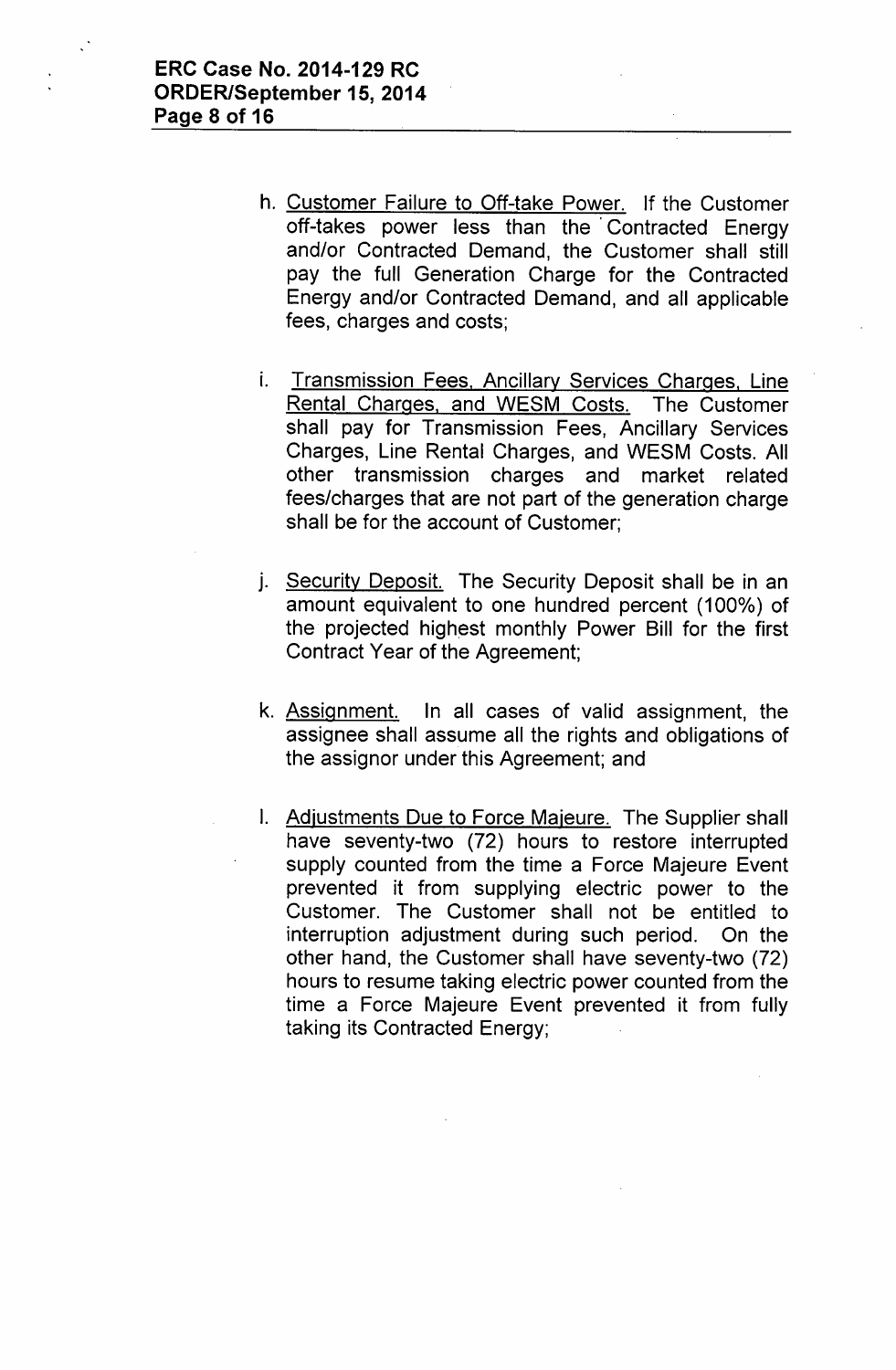$\mathbb{R}^3$ 

# Other Related Documents

18. In further support of the instant application, Applicants most respectfully submit to the Honorable Commission, the following documents:

| <b>Annex</b>            | <b>Nature of Documents</b>                                                            |
|-------------------------|---------------------------------------------------------------------------------------|
| A                       | EPPA between DORECO and FDC MISAMIS                                                   |
|                         | dated May 20, 2013                                                                    |
| B                       | <b>DORECO Certificate of Franchise</b>                                                |
| $\overline{\text{C}}$   | <b>DORECO Certificate of Registration</b>                                             |
| D                       | <b>DORECO Articles of Incorporation</b>                                               |
| $\overline{\mathsf{E}}$ | FDC MISAMIS Certificate of Registration                                               |
| $E-1$                   | Renewable<br>Green<br>Power<br>Holdings,                                              |
|                         | Incorporated's Certificate of Incorporation                                           |
| $E-2$                   | Strong Field Energy Corporation's Certificate of                                      |
|                         | Filing of Amended Articles of Incorporation                                           |
| F                       | FDC MISAMIS General Information Sheet (GIS)                                           |
| G                       | MISAMIS latest Audited Financial<br>FDC                                               |
|                         | Statements (AFS)                                                                      |
| H                       | Certification from the Legislative Body of the                                        |
|                         | City of Mati, Province of Davao Oriental for the                                      |
|                         | receipt of Joint Application (including Annexes)                                      |
| $H-1$                   | Certification from the Legislative Body of the                                        |
|                         | Province of Davao Oriental for the receipt of                                         |
|                         | Joint Application (including Annexes)                                                 |
|                         | Certification from the Legislative Body of the                                        |
|                         | City of Makati for the receipt of Joint Application                                   |
|                         | (including Annexes)                                                                   |
| $\mathsf J$             | Copy of the affidavit of publication for DORECO                                       |
| $J-1$                   | Copy of the Affidavit of Publication for FDC                                          |
|                         | <b>MISAMIS</b>                                                                        |
| $J-2$                   | Copy of newspaper publication of general                                              |
|                         | circulation within the franchise area or area                                         |
| $J-3$                   | where DORECO principally operates                                                     |
|                         | Copy of newspaper publication of general<br>circulation where FDC MISAMIS principally |
|                         | operates                                                                              |
| K.                      | PSALM certification of insufficient capacity to                                       |
|                         | supply Mindanao Distribution Utilities                                                |
| L                       | DORECO Actual and Forecasted Load Data                                                |
|                         | from 2013-2028                                                                        |
| M                       | DORECO Comparison of Various Offers from                                              |
|                         | Generation Companies (in a sealed envelope)                                           |
| N                       | <b>DORECO Rate Impact Analysis</b>                                                    |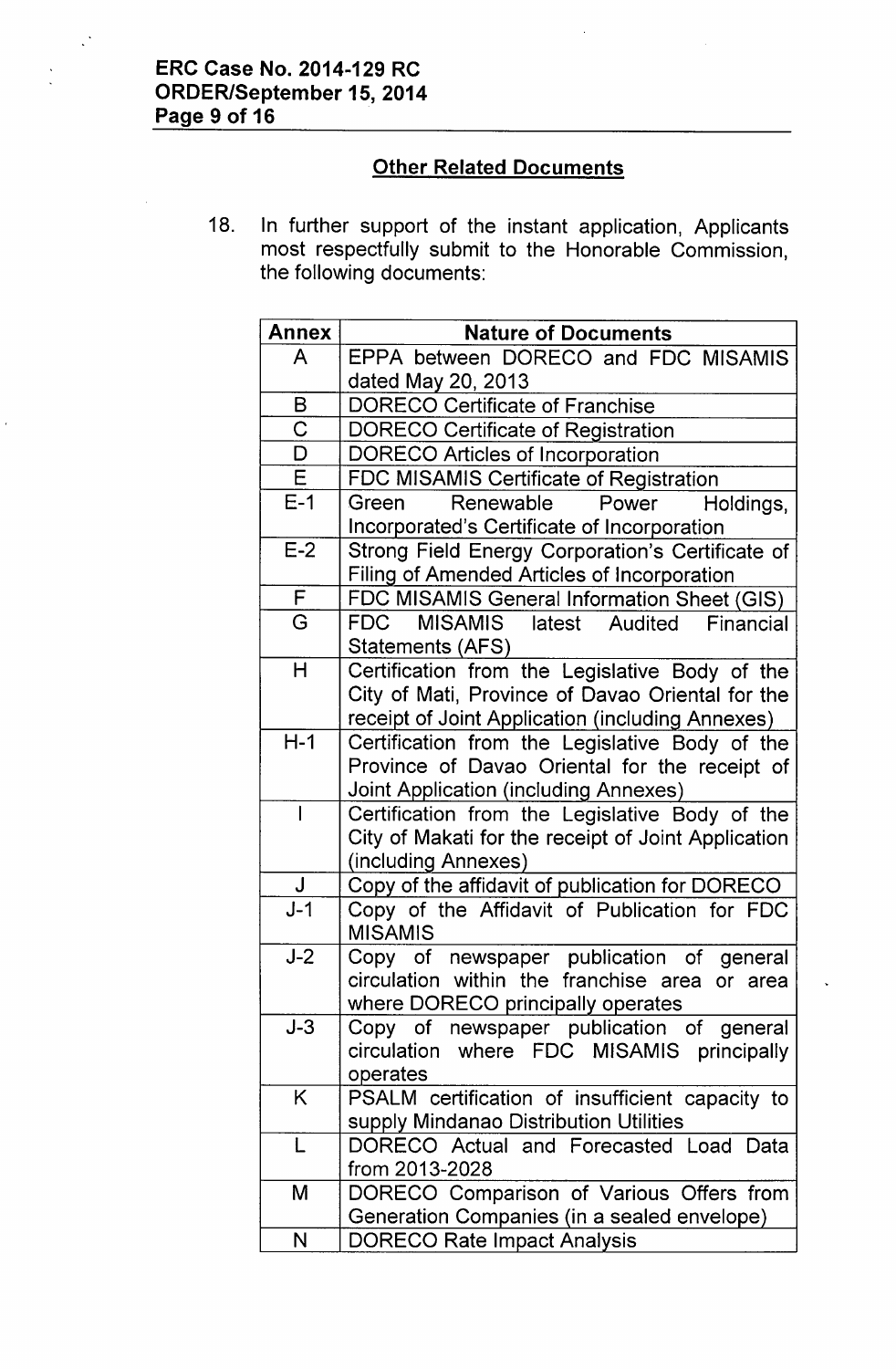### **ERC Case No. 2014-129 RC ORDER/September 15, 2014 Page 10 of 16**

| $\cap$ | DORECO Board Resolution No. 47, Series of<br>2013       |
|--------|---------------------------------------------------------|
| P      | Sources of Funds/Financial Plans; Debt/Equity<br>Ratio; |
|        | Project Cost; and Computation of Return on              |
|        | Investment/Weighted Average Cost of Capital             |
|        | (WACC) (in a sealed envelope)                           |
| Q      | FDC MISAMIS Board of Investments<br>(BOI)               |
|        | <b>Certificate of Registration</b>                      |
| R      | FDC MISAMIS Environmental<br>Compliance                 |
|        | Certificate (ECC)                                       |
| S      | FDC MISAMIS Fuel Procurement Process (in a              |
|        | sealed envelope)                                        |
| T      | Land Bank of the Philippines (LBP) Certification        |
|        | - Indicative Key Terms and Conditions (in a             |
|        | sealed envelope)                                        |
|        | Judicial Affidavit of Engr. Roderick Z. Fernandez       |
|        |                                                         |

19. Pursuant to ERC Resolution No. 9, Series of 2010, FDC MISAMIS shall file the necessary application for a COC no later than (3) months prior to the commercial operations date of the 3 X 135 MW CFB coal-fired power plant;

## **Allegations in Support of the Motion for Confidential Treatment of Information**

21. The Commission may, upon request of a party and determining that the disclosure of information requested to be treated as confidential information is justified, treat certain information submitted to it as confidential.<sup>4</sup> OORECO and FOC MISAMIS are bound by confidentiality agreement prohibiting the disclosure of any business, technical, marketing, operational, organizational, financial or other information and trade secrets and other confidential documents, papers and information.<sup>5</sup> Accordingly, they request before the Commission that Annexes "M", "P", "S", and "T" not be disclosed and be treated as confidential in accordance with Rule 4 of the ERC Rules. These Annexes contain confidential information critical to the business operation of FOC MISAMIS including trade secrets and business calculations, assumptions and projections;

<sup>&</sup>lt;sup>4</sup> Rule 4 - Confidential Information, ERC Rules

<sup>5</sup> Article 14 of the EPPA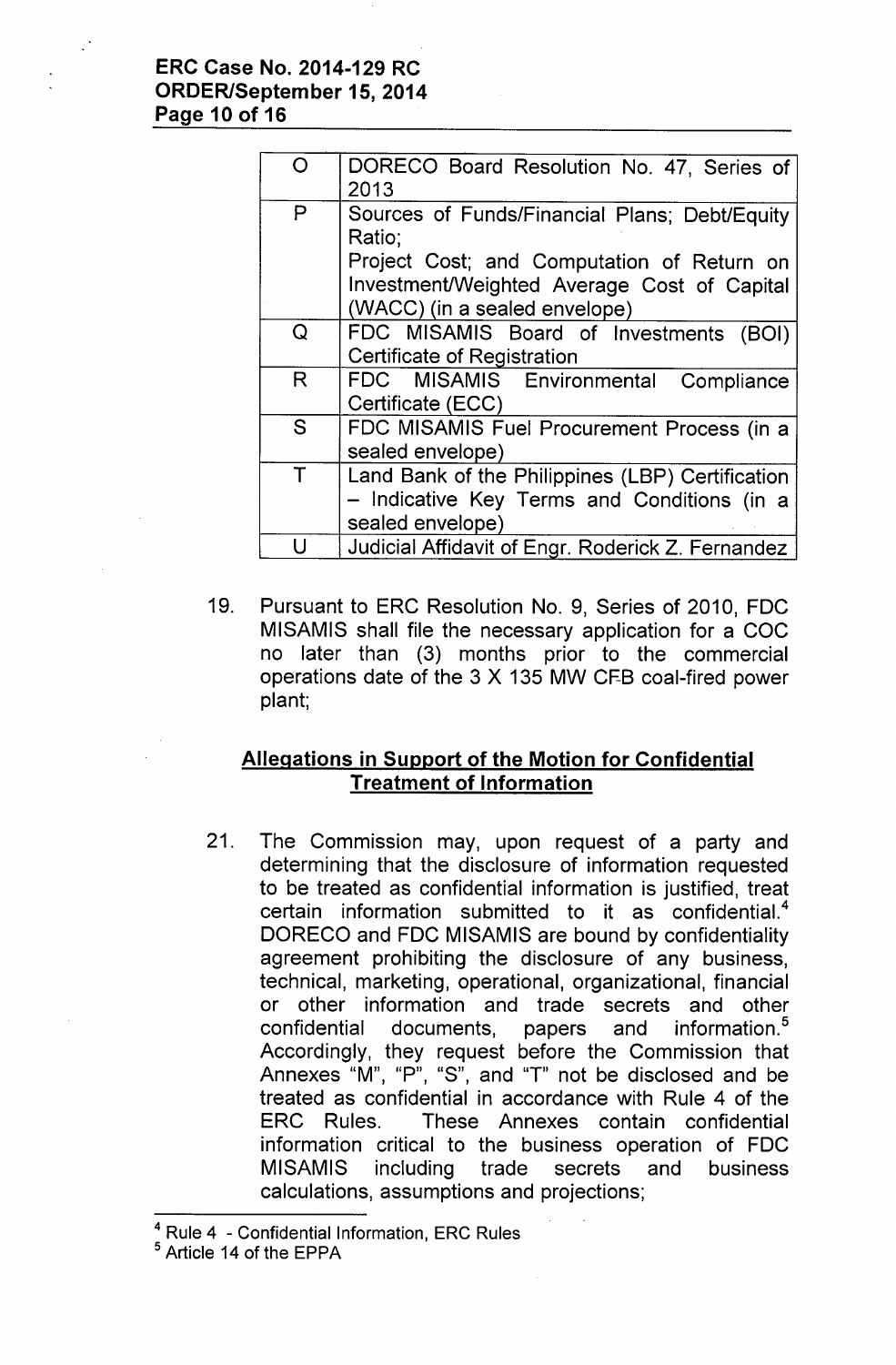## ERC Case No. 2014-129 RC ORDER/September 15,2014 Page 11 of 16

## Allegations in Support for the Issuance of Provisional Authority

- 22. The financing of the construction of the 3 x 135 MW CFB Coal-fired power plant requires, among others, the Commission's approved rate. The construction is, likewise, bound by contractual milestones, including the approval of the EPPA. A provisional approval of the said EPPA with indicative rate, from the Commission will sufficiently merit evaluation from financial institutions, and potential investors. The positive evaluation of the power plant financials redounds to the timely declaration of commercial operation of the 3 x 135 MW CFB coal-fired power plant for a reliable supply of electric power in time to address supply deficiency in Mindanao. The judicial affidavit to testify on the allegations made in the application in connection with their prayer for issuance of provisional authority in the instant application is attached and submitted;
- 23. In order to allow FDC MISAMIS to be able to deliver and DORECO to be able to receive power from the power plant as soon as it is commissioned, a provisional authority needs to be granted for the EPPA. The issuance of the provisional authority will allow DORECO to charge and collect the respective fees enumerated in the EPPA as well as authorize it to pass on the full amount to its member-consumers;
- 24. Pursuant to the ERC Rules, the Commission may exercise its discretion by granting provisional authority or interim relief prior to a final Decision; and
- 25. It is understood that the interim relief sought by them that may be granted by the Commission, shall be subject to adjustments and other conditions that the Commission may impose after hearing and final determination; and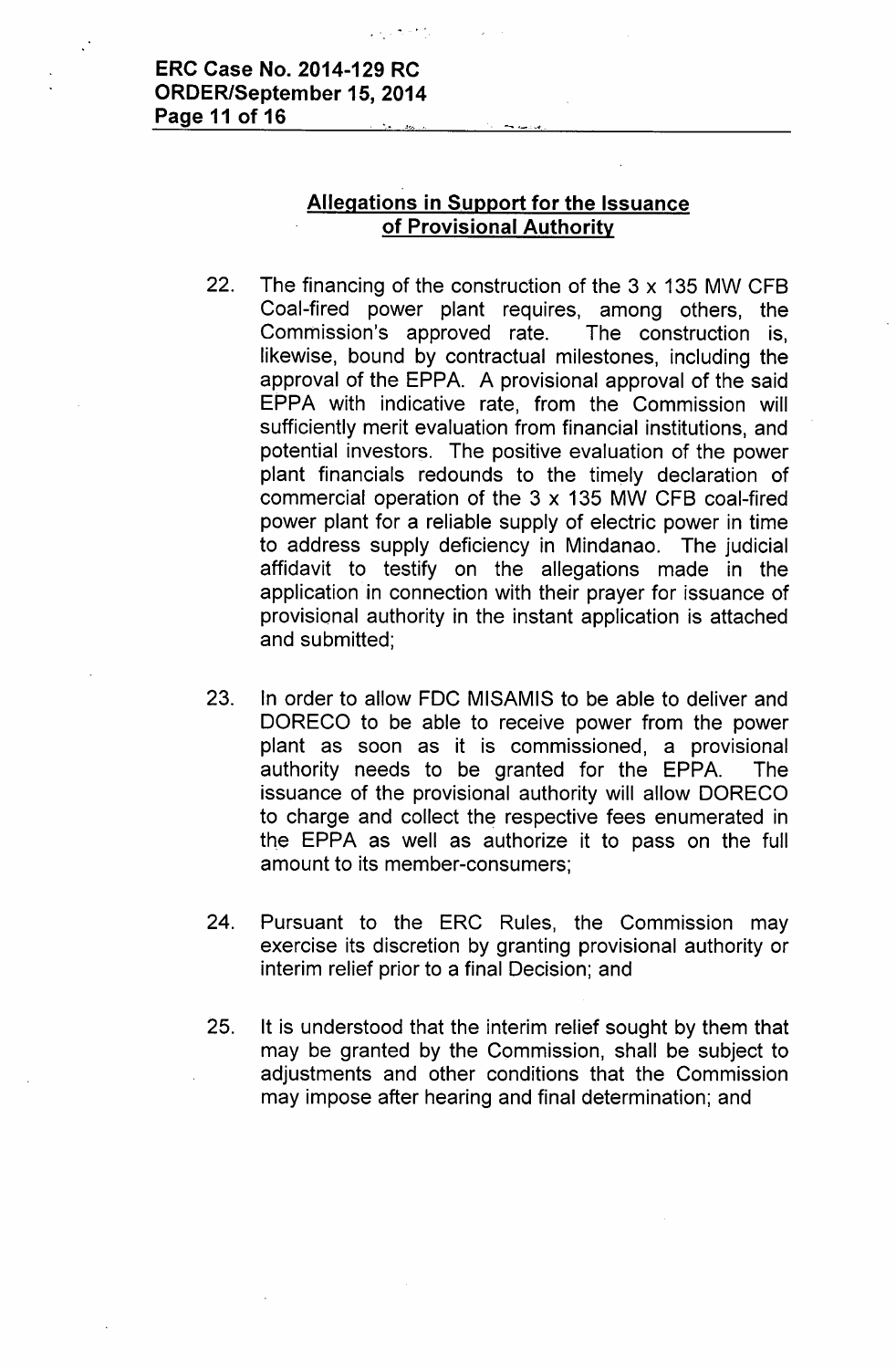### **Prayer**

- 26. Thus, they pray that the Commission:
	- 26.1 Approve their duly negotiated EPPA;
	- 26.2 Issue an Order: a) treating Annexes and the information contained therein as confidential; b) directing their non-disclosure pursuant to Rule 4 of the ERC Rules; and c) prescribing the guidelines for the protection thereof;
	- 26.3 Provisionally approve their EPPA as well as provisionally authorize OORECO to pass on the full amount of the fees and charges under the said EPPA to its member-consumers; and
	- 26.4 After trial on the merits, issue a permanent approval of their EPPA which would authorize OORECO to charge and collect the fees under the same as well as pass on the full amount to its memberconsumers.

Finding the said application to be sufficient in form and substance with the required fees having been paid, the same is hereby set for jurisdictional hearing, expository presentation, pre-trial conference and evidentiary hearing on October 22, 2014 (Wednesday) at ten o'clock in the morning (10:00 A.M.) at DORECO's Main Office, Madang National Highway, Mati City, Davao Oriental.

OORECO and FOC MISAMIS are hereby directed to cause the publication of the attached Notice of Public Hearing, at their own expense, twice (2x) for two (2) successive weeks in two (2) newspapers of general circulation in the Philippines, with the date of the last publication to be made not later than ten (10) days before the date of the scheduled initial hearing. They are also directed to inform the customers within OORECO's franchise area, by any other means available and appropriate, of the filing of the instant application, their reasons therefor, and of the scheduled hearing thereon.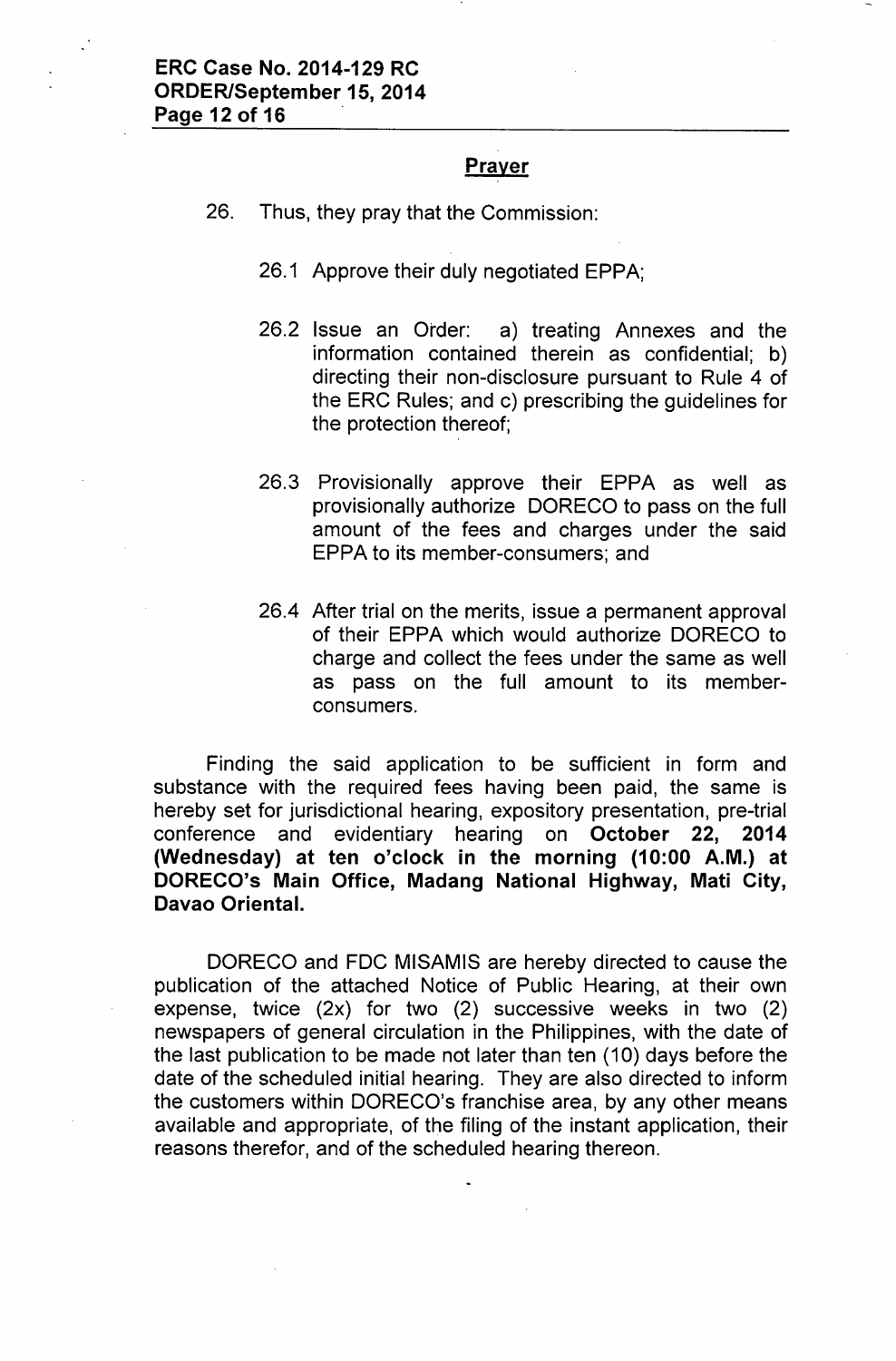### **ERC Case No. 2014-129 RC ORDER/September 15, 2014 Page 13 of 16**

Let copies of the application, this Order, and the attached Notice of Public Hearing be furnished the Office of the Solicitor General (OSG), the Commission on Audit (COA) and the Committees on Energy of both Houses of Congress. They are hereby requested, if they so desire, to send their duly authorized representatives at the scheduled hearing.

Likewise, let copies of this Order and the attached Notice of Public Hearing be furnished the Offices of the Mayors of the City and Municipalities within OORECO's franchise area and the Provincial Governor of Oavao Oriental for the appropriate posting thereof on their respective bulletin boards.

OORECO and FOC MISAMIS are hereby directed to furnish all those making requests therefor with copies of the application and its attachments, subject to reimbursement of reasonable photocopying costs.

On the date of the initial hearing, OORECO and FOC MISAMIS must submit to the Commission their written Compliance with the jurisdictional requirements attaching therewith, methodically arranged and duly marked, the evidences of the actual posting and publication of the Notice of Public Hearing consisting of certifications issued to that effect, signed by the afore-mentioned Mayors and Governor or their duly authorized representatives, bearing the seals of their offices, and the affidavits of the Editors or Business Managers of the newspapers where said Notice of Public Hearing were published together with the complete issues of the said newspapers, and such other proofs of compliance with the requirements of the Commission.

OORECO and FOC MISAMIS and all interested parties are directed to submit, at least five (5) days before the date of initial hearing and pre-trial conference, their respective Pre-Trial Briefs containing, among others:

- (a) A summary of admitted facts and proposed stipulation of facts;
- (b) The issues to be tried or resolved;
- (c) The documents or exhibits to be presented, stating the purposes thereof and proposed markings therefore; and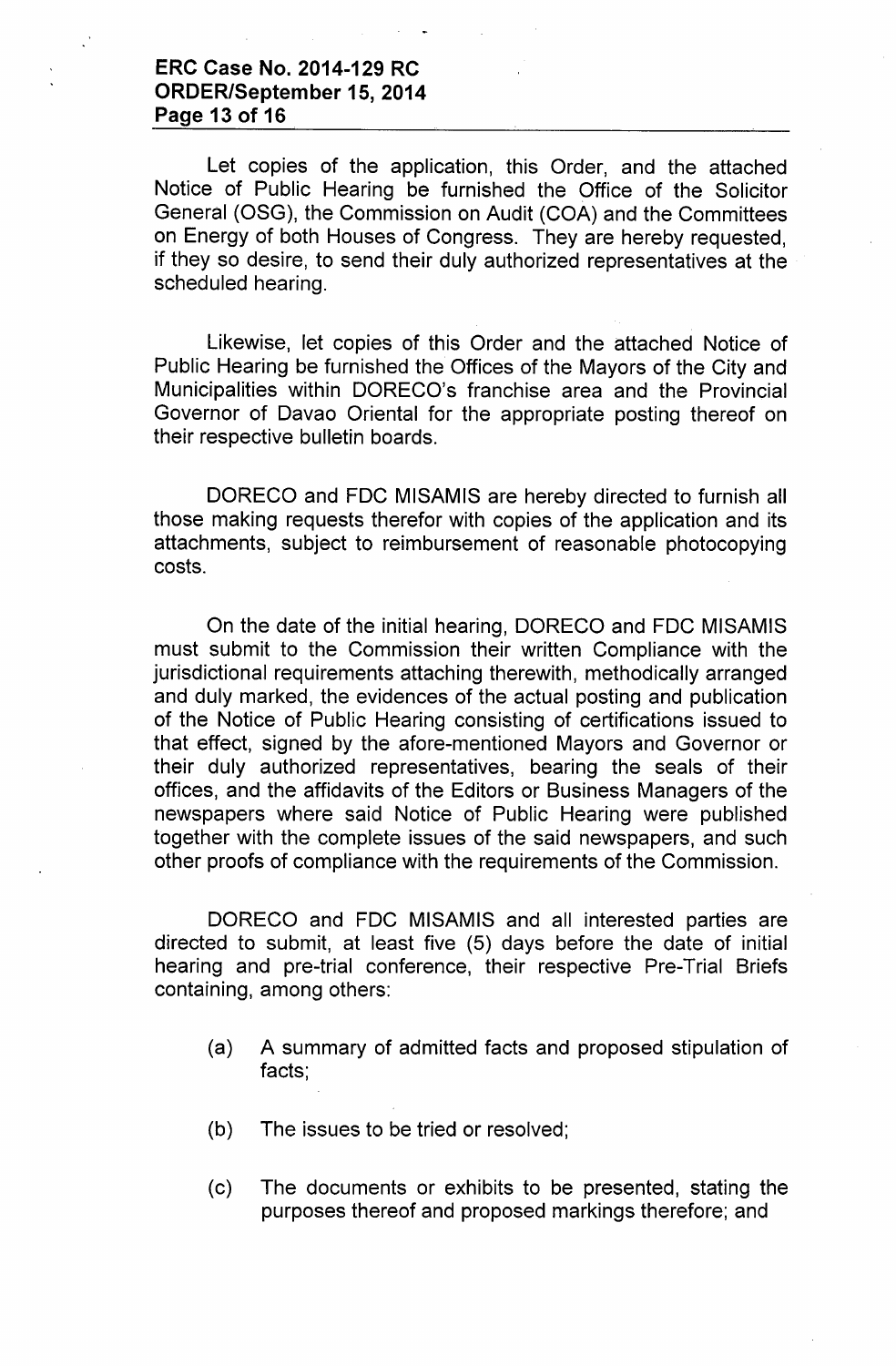(d) The number and names of the witnesses, with their written testimonies in an individual affidavit form, to be attached to the Pre-Trial Brief.

Failure of OORECO and FOC MISAMIS to submit the required Pre-Trial Brief and Judicial Affidavits of their witnesses within the prescribed period shall be a ground for cancellation of the scheduled hearing, and the resetting of which shall be six (6) months from said date of cancellation.

As part of the pre-trial conference, OORECO and FOC MISAMIS must also be prepared to make an expository presentation of their application, aided by whatever communication medium that they may deem appropriate for the purpose, in order to put in plain words and explain, for the benefit of the member-consumers and other concerned parties, what the application is all about and the reasons and justifications being cited in support thereof.

### SO ORDERED.

Pasig City, September 15, 2014.

FOR ANO BY AUTHORITY OF THE COMMISSION:

*~'fy ~~(~* ENAIDA G. CRUZ-DUCU` Chairperson *J.(*

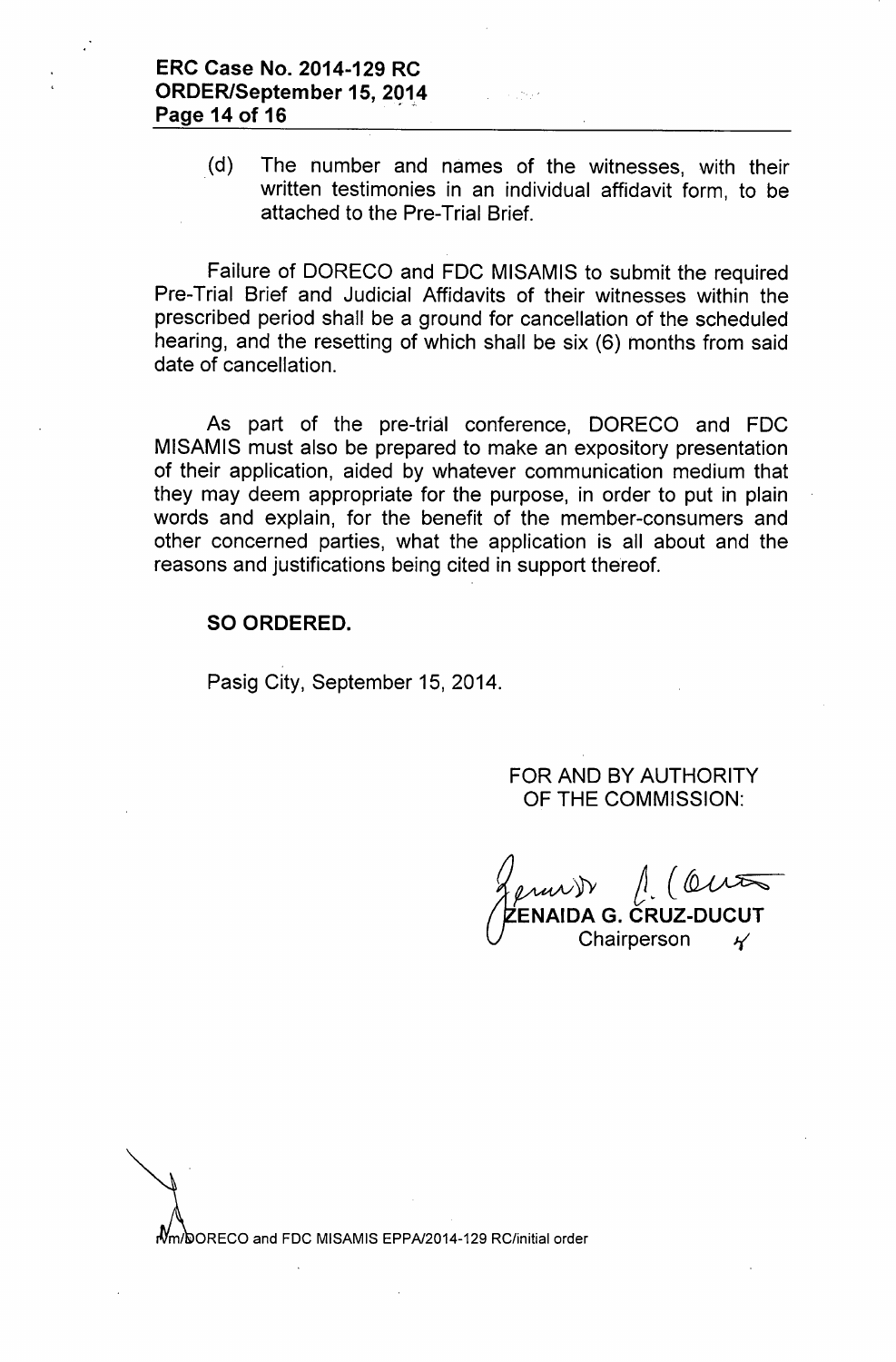Copy Furnished:

- 1. Lerios-Amboy Pingol and Gonzales Law Offices *Counsel for OORECO* Units 1609-1610, Tycoon Centre, Pearl Drive, Ortigas Center, Pasig City 1605
- 2. Atty. Renato R. Vehemente *Counsel for FOC MISAMIS* 23<sup>rd</sup> Floor, PBCom Tower, 6795 Ayala Avenue corner V.A. Rufino St., Makati City
- 3. Davao Oriental Electric Cooperative, Incorporated (DORECO) Madang National Highway, Mati City, Davao Oriental
- 4. FDC Misamis Power Corporation (FDC MISAMIS) 23<sup>rd</sup> Floor, PBCom Tower, 6795 Ayala Avenue corner V.A. Rufino St., Makati City
- 5. Office of the Solicitor General (OSG) 134 Amorsolo Street, Legaspi Village, City of Makati 1229
- 6. Commission on Audit (COA) Commonwealth Avenue, Quezon City 1121
- 7. Senate Committee on Energy GSIS Building, Roxas Boulevard, Pasay City 1300
- 8. House of Representatives Committee on Energy Batasan Hills, Quezon City 1126
- 9. Office of the City Mayor Mati City, Davao Oriental
- 10. Office of the Municipal Mayor Baganga, Davao Oriental